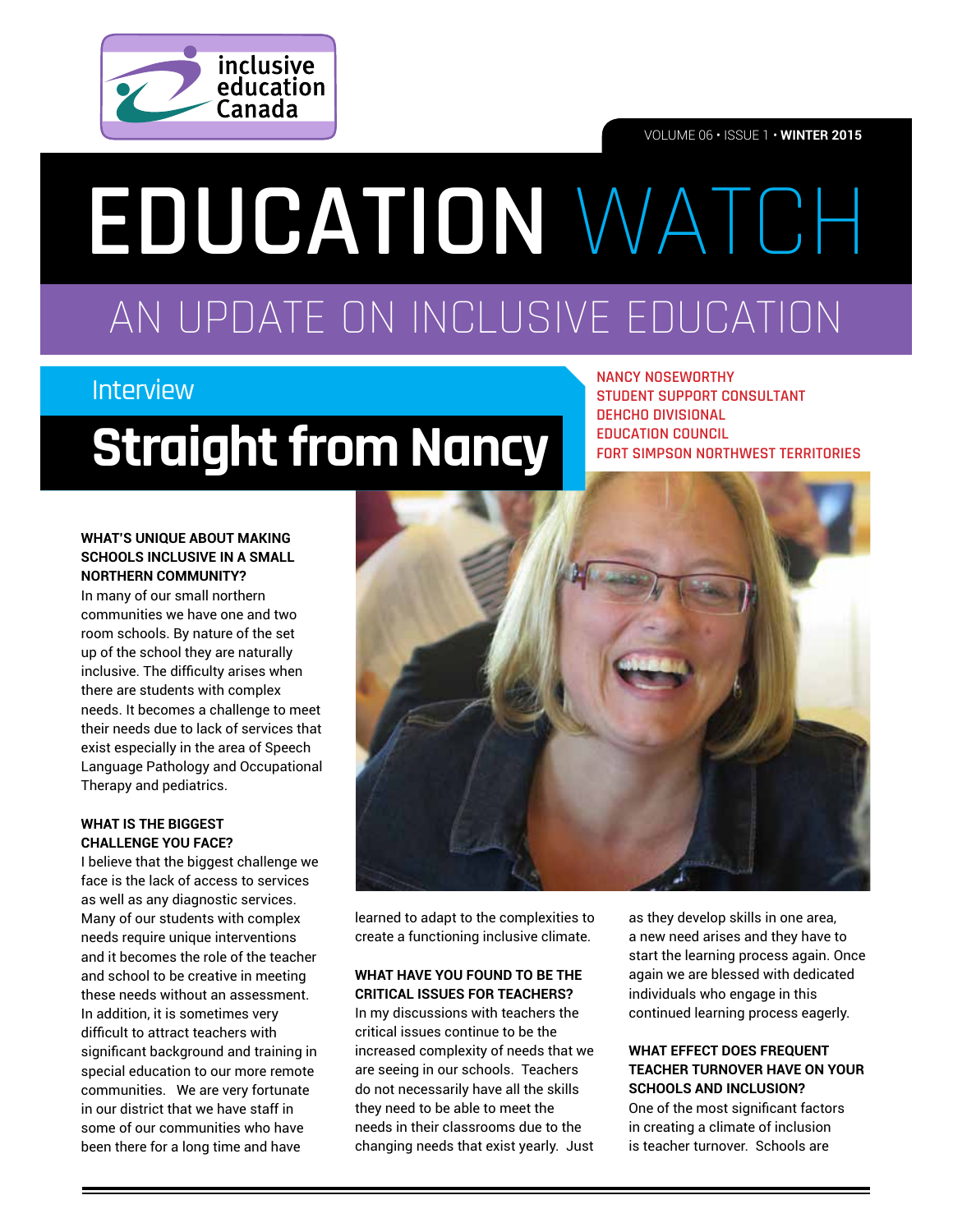### **STRAIGHT FROM NANCY NOSEWORTHY**

continually setting goals in school improvement that target inclusive learning cultures. This is very staff dependent. Once teachers leave they take that learning with them and the school has to start again with new staff. It has been my experience that understanding Inclusion in the Northwest Territories is a process. It comes from understanding the theory behind inclusion and transfers into practice as teachers become more embedded in the culture. Staff turnover impacts this process significantly.

#### **WHAT ROLE DO PARENTS TYPICALLY PLAY IN THE EFFORT?**

The role parents play in inclusion varies. Some parents advocate for inclusion and others do not. Those who advocate have a solid understanding about inclusive practices and why it is beneficial to their child. I still believe that there is a lot of education that needs to take place in all of our communities around inclusion. The inclusive schooling practices are not the same as many of our parents experienced when they were in school. These conflicting school experiences sometimes lead to misunderstandings that could be avoided with more education around the philosophy and practices of inclusion.

#### **HOW DO YOU DELIVER EFFECTIVE SUPPORT TO TEACHERS WHEN DISTANCES ARE SO GREAT?**

Distances impact service delivery without a doubt. We need to be creative in the way we offer support. I do travel directly to all communities whether by road, ice road or flying. I try to optimize my visits by having a clear plan around what I can accomplish in the amount of time I am in a school. I always try to come away from the school with a plan for things I can do to support them at a distance. We also use communication technology such as Skype, telespeech, video conferencing, as well as teleconference sessions, even though not all communities

have great Internet connections. Four of our nine schools have program support teachers who are the inclusive schooling leads in their schools. The other schools do not have this position and it is my role to support them in various ways.

#### **WHAT IS THE SINGLE THING THAT MAKES YOU OPTIMISTIC ABOUT IMPROVING INCLUSION IN YOUR SCHOOLS?**

I do have schools in my district where I see a culture of inclusion. I see all students learning in their diverse ways and I see dedicated teachers working diligently to meet the needs of the students they work with. I am optimistic that as we enter into this renewal of inclusion in the NWT that decision makers in our education system acknowledge that small schools need support in order to maximize the learning that can occur. I celebrate the progress we have made thus far and look forward to continued work to improve inclusion in our schools.

#### **CAN YOU SHARE A SPECIFIC STORY ABOUT A STUDENT AND TEACHER WHERE INCLUSION WAS EFFECTIVE AND MADE A DIFFERENCE?**

The example that makes my heart smile is the story about a young boy with many disabilities who attended one of our schools in the NWT. He started school with his peers in kindergarten. He could not talk or walk and was functioning around 2-3 years of age. This young boy continued to move with his peers and I watched the relationships develop. His peers looked for him in the mornings, played with him at recess and in the class were always looking out for his best interests. His teachers worked diligently to include him in all facets of the classroom. The students were modeling the positive attitudes and practices of the teachers and the effect of this was amazing. I happened to be in the class one day and the young boy squealed with delight as he saw one of his peers enter the room. The peer responded

by going over, saying good morning, and giving him a big high fve. That was the day I realized inclusion could be powerful and effective. I could see that inclusion made a difference in the lives of all the students in that class.

#### **A FINAL WORD - AS A SCHOOL LEADER WORKING TO HELP YOUR SCHOOLS HAVE SUCCESS WITH LEARNERS WITH DIVERSE NEEDS?**

I believe that our exceptional teachers choose education because they are passionate about helping all students learn. Fortunately in my district we have many exceptional teachers. I see myself as a champion of inclusion. My attitudes and practices always reflect my passion for inclusion for all students. I offer continuous support to all our schools and work to train our program support teachers to support classroom teachers in their learning journey in inclusive practices. My main message to schools and staffs is that all students can learn. I will help you help those students so that this can be accomplished.

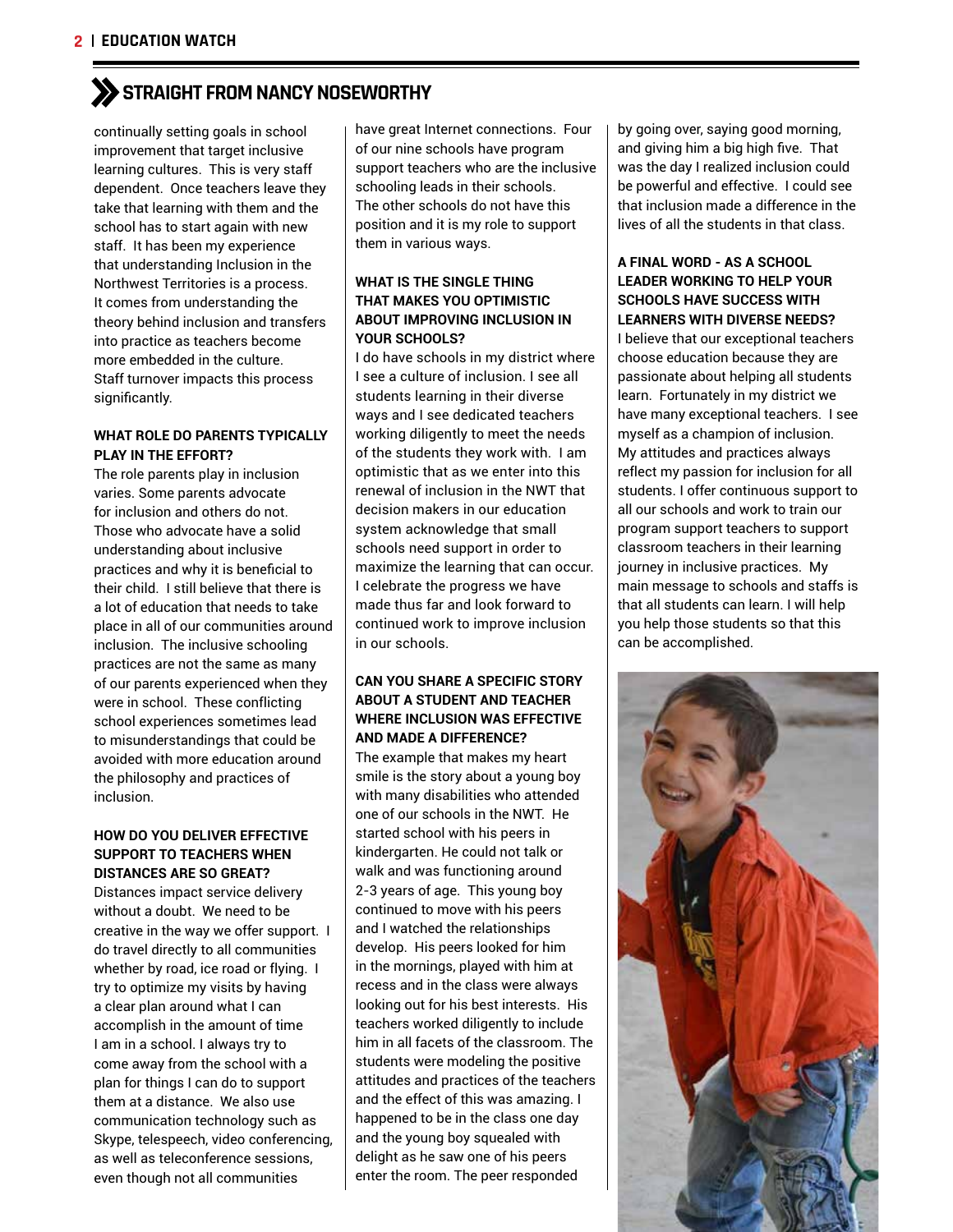### Study Tour Successfully Completed:

## **Participants from Eight (8) Countries Take Part**



*Tour Participants at Connell House in Woodstock, NB*

I<br>Pr nclusion International sponsored a successful study tour focused on inclusive education in New Brunswick, Canada. The event was the latest in several arranged in the last few years. It was led by **Dr. Gordon L. Porter**, Director of Inclusive Education Canada and Inés E. de Escallón, Inclusion International (II) Regional Coordinator for the Americas. It was held from October 5-10, 2015 with participants based in Fredericton, the capitol of New Brunswick.

The OECD, as well as UNESCO, has recognized New Brunswick, for the systemic implementation of inclusive education. Law and policy has mandated inclusion since 1986 and a new policy was issued in September 2013 to focus and enhance practices in schools and classrooms. The New Brunswick Ministry of Education received the 2013 **UNESCO/Emir Jaber al-Ahmad al-Jaber al-Sabah Prize which cited the province** – "… for its long-standing commitment to a systemic approach to inclusive

education for learners with disabilities and for its vision of education as a catalyst for social justice and equity."

Participants in the study tour visited several schools in three different communities and had the opportunity to observe and discuss strategies and approaches with school leaders and teachers. The tour also included sessions with senior officials. parents and parent advocacy groups. Participants were from 8 countries: **Argentina, Colombia, Panama,** 



*Participants taking notes at Woodstock High School*

**Honduras, El Salvador, Nicaragua, China and the Czech Republic**.

The participants found the school visits and information sessions very helpful and appreciated the hospitality and insights shared by their hosts.

One participant wrote: *This study tour was a great opportunity to see the inclusive education in practice. It is a big eye-opener when you have a chance to see the theory becoming reality. To see how policies and practices come together in everyday life in the best interest of each child was truly overwhelming. In every school, we could feel the team spirit of teachers and other staff to make inclusion work.*

**Inclusive Education Canada** is an initiative of the Canadian Association for **Community Living**, the national member of Inclusion International. It promotes inclusive education in Canada through information sharing, training and collaboration with educators and family organizations. More information is available on the IEC website –

**www.inclusiveeducation.ca** 



*Gloria E Sierra Delgado, Colombia, - Pauline Légère, District scolaire francophone Sud, and Inés E. de Escallón, Inclusion International*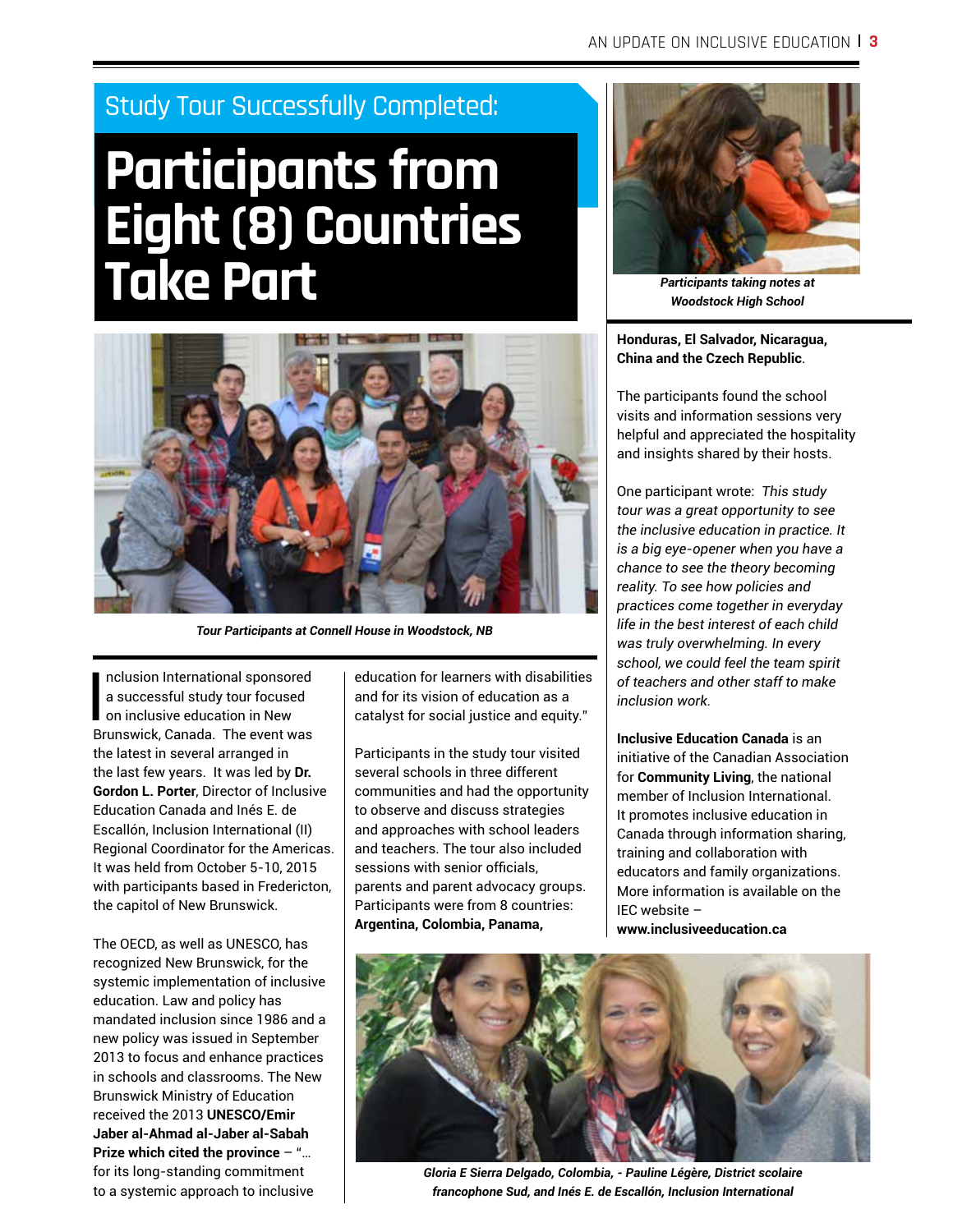### Report

## **Using Universal Design to Support**  4 **Technology**  Integration they could produce with handwritten organizers (Englert, Wu and higher papers than 1970). They could provide w access to laptops and computerized devices does not ensure engagement and increased prompts may enable students to produce better organized and higher quality papers than

#### BY JEFFREY MACCORMACK, PH.D. CANDIDATE, QUEENS UNIVERSITY AND GABRIELLE YOUNG, ASSISTANT PROFESSOR, MEMORIAL UNIVERSITY OF NFLD Zhao, Dunsmore, Collings, & Woblers, 2007).  $\overline{\text{S}}$ RIELLE-YUUNG, ASSISTANT PRUFESSUR, MEMURIAL UNIVERSITY (



ABOUT THE AUTHORS<br> **September with the same**<br> **September with the same**<br> **September with the same**<br> **September with the same**<br> **September with the same**<br> **September with the same**<br> **September with the same**<br> **September wit** September with the same stories that are longer, more complex, and contain fewer errors than when not using the capacities, nor do they learn educators must continually reflect on how they can create flexible learning environments for all students. Originally adapted from the feld of architecture, educators employ the framework of Universal Design for Learning to create flexible learning ABOUT THE AUTHORS  $\sum_{\text{capacities, nor do}}^{\text{September with th}}$ candidate at the Faculty of Education, Queen's University, with a focus on cognition. He is a teacher certified by, the Ontario College  $of$   $J$   $e$   $a$   $b$   $e$   $f$   $s$   $i$   $i$   $i$   $b$   $i$ spoken words used. Planning for difference means of difference means of difference means  $\sum_{n=1}^{\infty}$  $t_{\rm eff}$  students can be that are essential from the tools that are essential for a few. When coupled with  $\alpha$ Queen's Huiversity, with a figure on cogn**e idulce tor serinu<br>certified by the Ontario College of Teachers with 9 years of<br>experience to the Ontario College of Teachers with 9 years of influersity, with a foeus**ity and has puch and authory in<br>online courses for educators. He is currently conducing<br>He GAU Hi Que the distributions: socion right right weiden<br>**Bachen cevinied:by**, emotional well-being and r physical activity of school-aged children, **alsoly in east under children.**<br>programs to increase motivation, and the effect of **wards** of **children.**<br>morphological with **B** on on elementary aged Unity of K  $\blacksquare$  ABUUT THE AUTHURS  $\blacksquare$  capacities, nor c  $\blacksquare$  **Deffreys & HPh Condidate at the Faculty of Education**,  $\blacksquare$  way, and  $\blacksquare$ trained to meaningfully integrate technology into academic contexts (Dell, Newton, &  $U_{\text{max}}$  Design supports the learning support  $\sum_{i=1}^{n} U_{\text{max}}$  and  $\sum_{i=1}^{n} U_{\text{max}}$  and  $\sum_{i=1}^{n} U_{\text{max}}$  $\mathbf{B}$  bringing unduction  $\mathbf{y}$ , which is to the strategies used. Planning for equations. He is currently conducting that all students can be neglected from the top of the top of the top of the top of the top of the top of the top of the top of the top of the top of the top of the top of the top of the top of the top of the top of the to **purpose functions in teacher centified by**, emotional well-being and rates of possibilities that can have a tool **Author Bios**

using interest-based programs to increase the management operator of the contract of the contract of the contra<br>motivation, and the effect programs to increase appoint the infinite of the state publically me many and the with exceptionalities in the general education classroom. The technological years of experience teaching elementary school. He works as an instructor at Queen's University and has taught and authored online courses for educators. He is cunnently connections research on several <del>topics including</del> social skills interventions for children with autism, emotional well-being and rates of physical activity of school-aged children, using interest-based **programs de indicated set** ion we clementary as edd-identificant<br>motivation, and the effect of inorphological poor the inclusion Watch-Riade C Dr. Gabrielle Young is an Assistant Professor at Memorial University of Newfoundland, where she teaches undergraduate courses such as the Nature and Characteristics of Learning Disabilities, Inclusive Practices for Students with lopidsvinehudingformdduchtorsculichssofonidtylynoppan<br>Protect Consequential Consequent Consequent Consequent Consequent Consequent Consequent Consequent Consequent<br>Protect Consequent Consequent Consequent Consequent Conseq Jeffrey is a Ph.D. candidate at the Faculty of Education, Queen's University, with a focus on cognition. He is a teacher certified by the Ontario College appearance with 9 years of experience courses elementary school. He works as an instructor and has taken at the University and the University and authored onling in eduction for educators. He is solution when a little l rese archad margarithments in cluding constructions in the wentions for children with autism, emotional well-being and rates of physical activity of school-aged children, using interest-based programs to child left, anothestique and the effect of h

accommodations that are necessary for students with exceptionalities cam also benefict to their typically at Memorial University es, Inclusive Practices for Students with cyprocing where she teaches e courses such peerasul and a mersed shearion for Learning ensures that material is presented in multiple ways and students have Characteristics self-beliefs and the self-decoracteristic with the Dr. Gabrielle Young is an Assistant Professor of Newfoundland,1 undergraduate courses such as the Nature and Dr. Gabrielle Young is an Assistant Professor at Memorial University of Newfoundland, where she teaches undergraduate courses such as the Nature orloche fact trost re-**Manahing Diversity**es, Inclusive Practices for Students with Newtoun Diand lities, and the Practicum in Special Education, Learning Disabilities and Principles and Practices in Exceptionalities. Gabrielle's research interests surround: the use of assistive technology by studenty with special searnings wen meng blue abilities, and the use of universal design and

of Learning Disabilities, and the use of universal design and<br>for Rtimlemfetwith struction to supported in and demonstrate learning. Learning Disabilities, a<del>nd the Practicliti</del>es in the gene**Ass istime technolo**gy is one of Inclusive Practices for Students with differentiated the struction to support the inclusion of students

in Special Education, as well as graduate courses such as Nature and Assessment of Learning Disabilities and Principles and Practices in Exceptionalities. Gabrielle's research interests surround: the use of assistive technology by students with special learning needs, learners' self-beliefs and the self-esteem of individuals with learning disabilities, and the use of universal design and differentiated instruction to support the inclusion of students with exceptionalities in the general education classroom.

many tools that help to promote multiple means of presentation, engagement, and expression. Assistive technology refers to any device or service that is used to increase, maintain, or improve the capabilities of learners (Dell, Newton, Petroff, 2012). Assistive technology includes motorized wheelchairs and specialized keyboards, as well as

environments for all students. When applied to architecture, curb cuts in sidewalks, which are designed for msobility impairments, also benefit elderly pedestrians, bicyclists and individuals with carriages. When **conshdered t**hrough an educational

 $\parallel$  more commonly used devises such  $\vert$  as pencil grips, software programs, tablet computers and instructional ablet computers and instructional<br>websites. Assistive technology ranges websites. Assistive technology ranges<br>from low-tech (e.g., sticky notes and highlighter strips), to mid-tech  $\left[$  and myningment employ, to this coefficient  $\epsilon$ .  $\left( \begin{array}{c} 0 & 0 \end{array} \right)$  and high tech (e.g., iPads and text-to-speech software). The  $\parallel$  following three vignettes are designed  $\parallel$  to represent students you may find  $\parallel$  you your classroom, and are intended  $\parallel$  to illustrate how, when applied within  $\parallel$  a universally designed framework,  $\parallel$  assistive technology may be used to  $\, \overline{\hspace{0.2cm} }$  support all students. bicyclists and individuals with carriages. When considered through an educational lens,

sidewalks, which are designed for mobility impairments, also benefit elderly pedestrians,



*Juan didn't always enjoy reading.*  **improve his reading and seading in over the reading extending in order the holiday in order the holiday of the holidays Holidays Holidays Holidays Holidays Holidays Holidays Holidays Holidays Holidays Holidays Holidays Ho is the stories, but when it came to reader when**  $\mathbf{r}$ *reading passages in his Grade 5 literacy-reader, he couldn't make sense of the content for the task of decoding words was too exhausting. Juan's mother insisted that he stop reading graphic novels and start reading chapter books at home. She said, "You can go back to your comics when your grades improve." Suddenly, reading was a diffcult chore at home as well as at school. Juan read at home every night, but the stories were hard to follow. When the results of the end of term reading assessment came home, it was clear that Juan's effort had not paid off. Juan was devastated and felt helpless in his ability to improve his reading. When extended family flew in over the holidays Juan told them, "Math is where I'm doing well. I'm just not a reader."*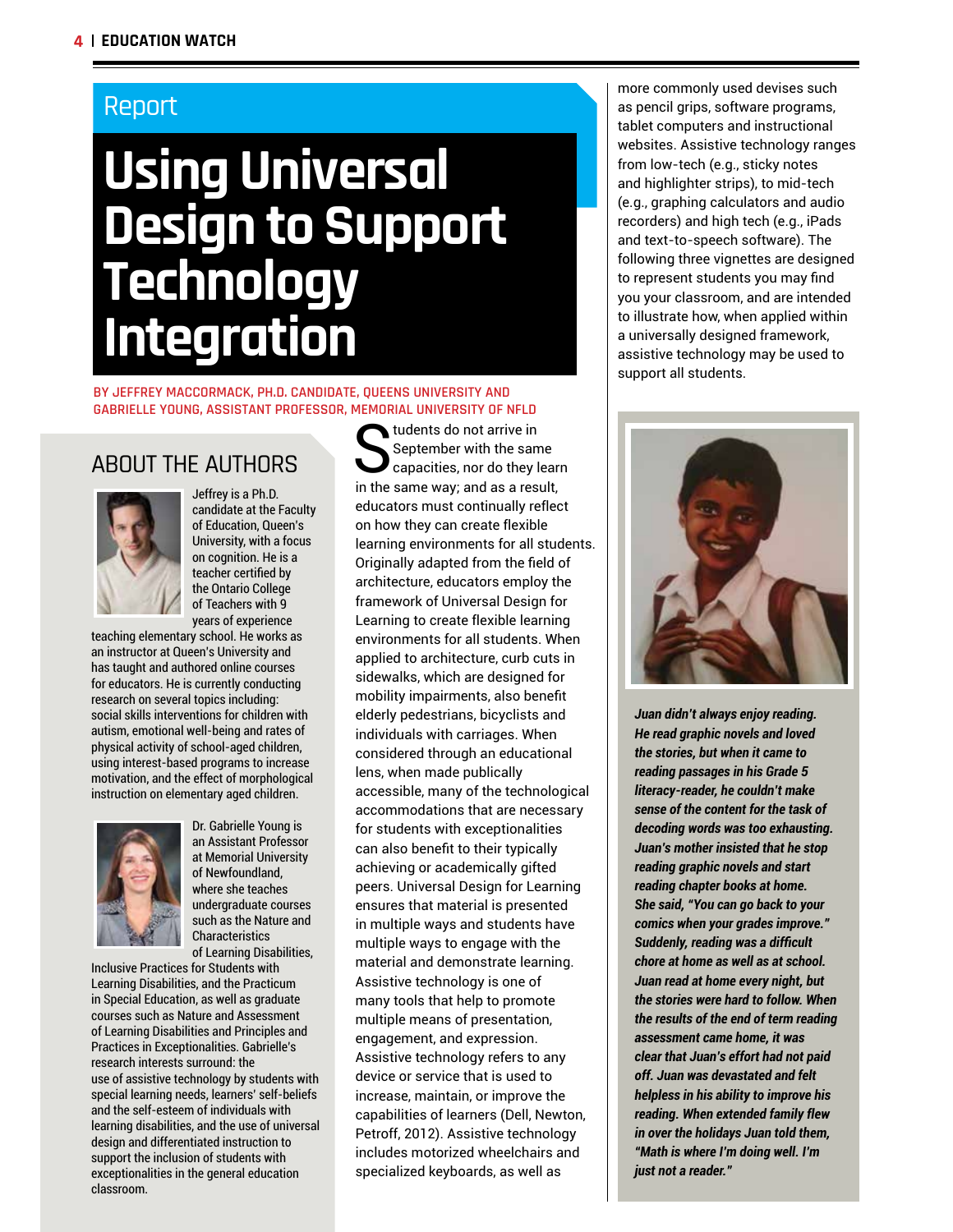

may mitigate the stigma surrounding the use of these specialized devices.

Students like Juan who struggle with reading comprehension may lose | use of these specialized device motivationto read and experience **busing in the summation** learned helplessness. Students who feel incapable of succeeding | Feeling anxious about doing in school may resign themselves to  $\qquad \mid \;$  can paralyze students from failure and stop trying. According to cognitive theorist Albert Bandura, the willingness of a person to try new skills and persist when frustrated is affected by their self-perception of ability, a term referred to as selfeffcacy. For students like Juan, teachers need to address areas of concern surrounding reading difficulty and reduced self-effcacy. Educators should focus on the strengths of their students and encourage students to perceive themselves as competent and capable of new challenges.

Various forms of assistive technology are available to support students like Juan. Low-tech solutions like a highlighter strip may help Juan to focus on one line at a time. High-tech solutions like Kurzweil 3000, a text-tospeech software program, can have a positive effect on decoding and word recognition (Holmes & Silvestri, 2009; Izzo, Yurick, & McArrell, 2009; Stodden, Roberts, Takahishi, Park, & Stodden, 2012). By reading the digital text out loud, the software may decrease the negative emotions students associate with reading and provide students with a more complete comprehension of the text (Young, 2012). Text-tospeech can assist students with monitoring and revising their typed work (Rao, Dowrick, Yuen, & Boisvert, 2009; Zhang, 2000), and may improve students' perception of their work and their ability to write expressively (Chiang & Jacobs, 2009). Making the software available to anyone may

questions oppositions on the change of the change of the change of the change of the change of the chest tenses When Shawnda imagines answering math questions on the chalkboard her chest tenses *and her cheeks feel hot. Shawnda tries hard to succeed in math, but she finds that she needs* extra time to fully understand a concept. By *extra time to fully understand a concept. By working at home with her father, she was able* working at home with her father, she was able with her father, she was able with her father, she was able was able was able with the she to practice and complete her assigned *to practice and complete her assigned homework. Unfortunately, his new job keeps* him working late and she misses the extra practice. This month the class is working on *division and Shawnda is having a hard time due to her low automaticity in subtraction and* practice. This month the class is working on multiplication, which are necessary skills to complete the equation. While modeling a complex long division equation, Shawnda's teacher asks her "How many 5s are in 22?" **Shawnda's teacher intended to keep her engaged with a simple question, but Shawnda** complete the equation. While modeling a *looked horrified as she felt the eyes of the other students on her.* 

h  $\parallel$  mitigate the stigma surrounding the use of these specialized devices. Students who struggle with math helplessness. Students and struggle concepts may also suffer from anxiety. Feeling anxious about doing math can paralyze students from asking for help and completing tasks in which they have difficulty. Assistive technology can provide opportunities to improve math skills. Students can beneft from computer-assisted math instruction that enables them to practice math skills in lowstakes independent settings. The  ${\sf n} \quad | \;$  mitigate the stigma surroundir

nonjudgmental computerized drill and practice can beneft anxious learners who worry less about embarrassment with a computer (Stetter & Hughes, 2010). Math drill programs can be an effective way to support mental math (Adcock et al., 2010), and increase motivation for math practice (Amiripour, Bijan-zadeh, Pezeshki, & Najaf, 2011). Websites such as Sumdog provide math games and are programmed to individualize content based on the users' progress. Computer-assisted learning can be

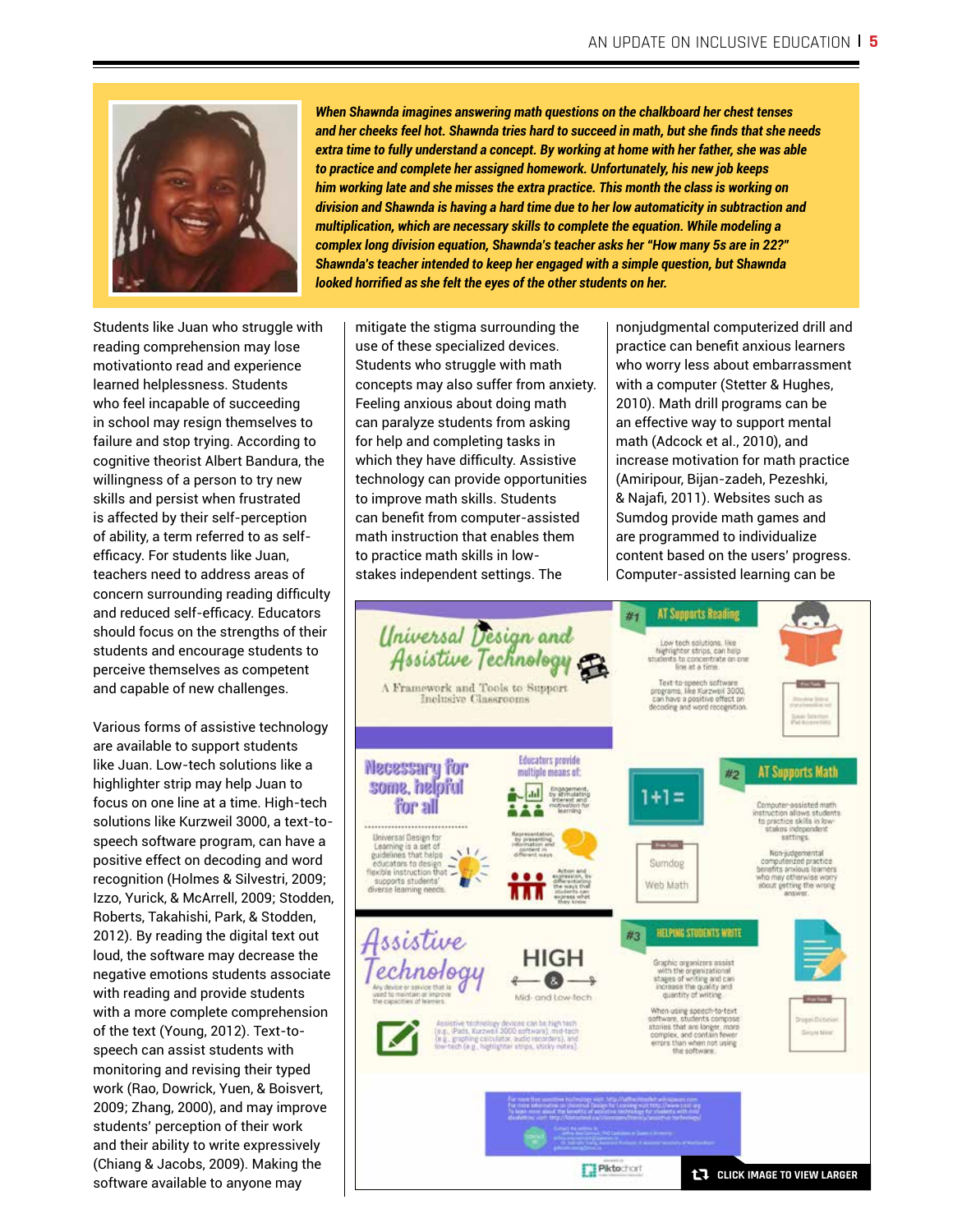an effective way to practice math drills (Bouck & Flanagan, 2009), and develop a more positive attitude towards math (Adcock et al., 2010).

Students with math related anxiety might experience diffculty explaining math concepts in front of their peers. Interactive whiteboard programs allow students to share their ideas without having to speak in front of others. Whiteboard apps like ShowMe and Explain Everything turn the iPad into an interactive whiteboard by using screen capture to record the work on the screen and the microphone to record voice. Videos of math concepts can be shared from student to teacher (assessment), and from teacher to student (instruction), in order to create a virtual classroom scenario. Whiteboard apps can be used to create instructional videos for entire classrooms. Virtual lessons allow students to rewatch lessons as many times as they need, and allow students to catch up on time away from class, and as such, the use of assistive technology can beneft the entire classroom.

Graphic organizers, such as Inspiration, allow students to brainstorm and organize their ideas. Graphic organizers can support the organizational stages of writing and can increase the quality and quantity of writing (Sturm & Rankin-Erickson, 2002). Being taught a strategy to plan and organize writing can improve the compositions written by students with learning disabilities (MacArthur, 2009). While some student may chose to create graphic organizers by hand, web-based graphic organizers with procedural prompts may enable students to produce better organized and higher quality papers than they could produce with handwritten organizers (Englert, Wu & Zhao, 2005; Englert, Zhao, Dunsmore, Collings, & Woblers, 2007). Speechto-text software programs, such as Dragon Naturally Speaking, translate spoken words into digital text. When using speech-to-text software, students compose stories that are longer, more complex, and contain fewer errors than when not using the software (Graham, 1999). Assistive technology may improve students' writing abilities in all content areas (Batorowicz, Missiuna, & Pollock,

2012); however, obtaining personal **References** access to laptops and computerized a computer  $\mathcal{L}$ devices does not ensure engagement Adcock, W., Luna, E., Parkhurst, J., and increased academic success **Fractice Poncy, B., Skinner, C., & Yaw, J.** (2011). (Donovan, Green, & Hartley, 2010). Effective class-wide remediation:<br>Union toobpology to identify Content of the contents of the users of the users' content based on the users' content of the content of the u<br>Contents and students need to be trained idiosyncratic math facts for additional to meaningfully integrate technology into academic contexts (Dell, Newton, & Petroff, 2012). Universal Design and the cancer which programs allow students to share which programs to share to share to share to share to share to share to share to share to share to share to share to share to share t for Learning supports the learning of anticlean approximation. As in fact, M. H., all students without bringing undue Pezeshki, P., & Najafi, M. (2011). attention or stigma to the strategies<br>instruction on preceding methods instruction on increasing motivation<br>and canacity of mathematical increases can be the shared to teacher to teacher to the student use of the studen about that interests can be create a virtual capacity of indifferentiation<br>that all students can benefit from the used of problem solving in dyscalcula the tools that are essential for a few.<br> $\frac{311-1618}{1611-1618}$ When coupled with purposeful design, the user tentire controls. assistive technology provides a toolkit of possibilities that can have a positive impact on all students. 2012); however, obtaining personal **References** reactive and creactive rice to be trained and spitulate math racts for additional **to** meaningfully integrate technology automaticity drills. The International adernic contexts (Deli, Newton, and Therapy, 6, 111-123. that an students can benefit nother the problem solving in dyscalcula<br>the tools that are essential for a few student. Educational Research, 2(10),



**Enhancing the school experiences of startegy to plan and the school experiences of students are hand to follow callular recipe** students with disabilities (2nd ed.). E indicated with the three to write the graphic organization. Boston, MA: Pearson. **Jamaal is a storyteller. On the way home** Assistive Tech *from watching an action movie at the* theatre, he relates, in great detail, how he **Graphic organizers, and organizers** to be and organized to be and o **EXECUTE IDEAS. WOULD WRITE IDEAS.** Would write the sequel. His family is **the organization** (2012) Assistive technology in the *happy to see him so excited, but his* elassroom: *stories are hard to follow. Jamaal feels frustrated when he tries to write his ideas down. There is no doubt that Jamaal knows a lot, but his stories are so heavy with descriptions and details that the narrative gets lost. When he was identifed as gifted the school team recognized that Jamal's written output did not match his verbal capacity. The school provided Jamaal with a laptop to write his stories, but he continued to have a hard time typing quickly enough to get his ideas mconverted to text. Even when using the laptop, Jamaal felt like his ideas were "Stuck inside my head."*

**click here to download the full article, or visit inclusiveeducation.ca**

improve math skills. Students can benefit from computer-assisted math instruction that

Adcock, W., Luna, E., Parkhurst, J., Poncy, B., Skinner, C., & Yaw, J. (2010). Effective class-wide remediation: Using technology to identify idiosyncratic math facts for additional *Journal of Behavioral Consultation* 

Amiripour, P., Bijan-zadeh, M. H., Pezeshki, P., & Najaf, M. (2011). Effects of assistive technology instruction on increasing motivation and capacity of mathematical problem solving in dyscalcula 1611-1618.

Batorowicz, B., Missiuna, C. A., & Pollock, N. A. (2012). Technology supporting written productivity in children with learning disabilities: A<br>suities, writing Occordians Jacques of the critical review. *Canadian Journal of Occupational Therapy*, 79(4), 211- would write the sequel. His family is happy  $\frac{1}{224}$ . doi:10.2182/cjot.2012.79.4.3 to follow for following from the fact that  $\frac{1}{2}$ 

Bouck, E. & Flanagan, S. (2009). Assistive technology and mathematics: What is there and where can we go in special education. *Journal of Special*<br>———————————————————— Education Technology, 24, 24-30.

Chiang, H., & Jacobs, K. (2009).  $P$  Effect of computer-based instruction on students' selfperception and functional task performance. Disability and Rehabilitation: *Assistive Technology*, 4(2), 106-118. doi:10.1080/17483100802613693

Dell, A., Newton, D., & Petroff, J. (2012). *Assistive technology in the classroom:*

Donovan, L., Green, T., & Hartley, K. (2010). An examination of one-toone computing in the middle school: Does increased access bring about increased student engagement? *Journal of Educational Computing Research*, 42, 423-441. doi:10.2190/ EC.42.4.d

Englert, C. S., Wu, X., & Zhao, Y. (2005). Cognitive tools for writing: Scaffolding the performance of students through technology. *Learning Disabilities Research and Practice,* 20, 184-198. doi:10.1111/ j.1540-5826.2005.00132.x

Englert, C. S., Zhao, Y., Dunsmore, K., Collings, N. Y., & Woblers, K. (2007). Scaffolding the writing of students with disabilities through procedural facilitation: Using an Internet-based technology to improve performance.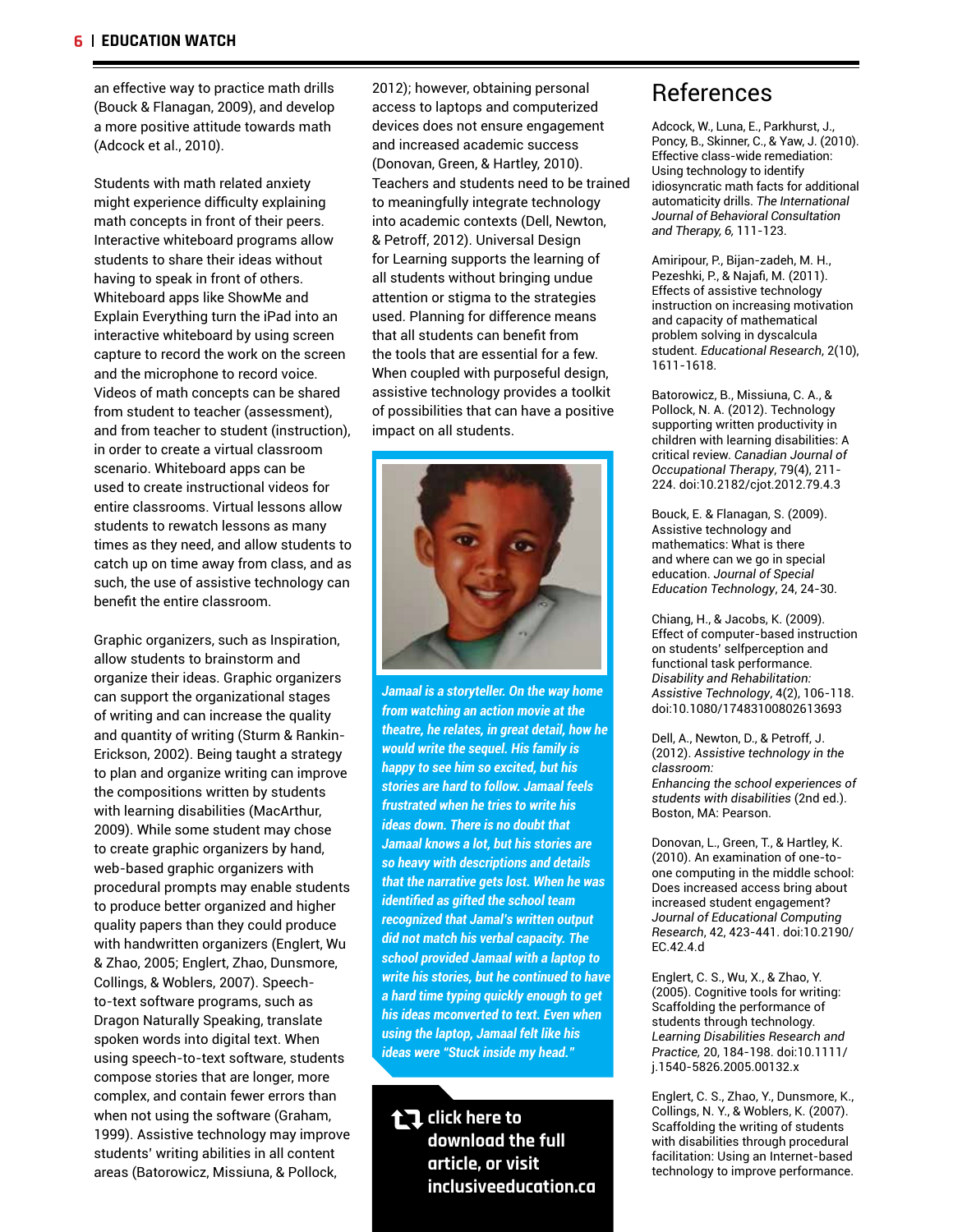### References

*Learning Disability Quarterly*, 30, 9-29. doi:10.2307/30035513

Graham, S. (1999). The role of text production skills in writing development: A special issue. *Learning Disabilities Quarterly*, 22, 75-77. doi:10.2307/1511267

Holmes, A., & Silvestri, R. (2009). Text-to-voice technology in adult aboriginal sample with reading difficulties: Examination of the efficacy. Toronto, ON: Aboriginal Office of the Ministry of Education and Ministry of Training, Colleges, and Universities.

Izzo, M., Yurick, A., & McArrell, B. (2009). Supported eText: Effects of text-to-speech on access and achievement for high school students with disabilities. *Journal of Special Education Technology*, 24, 9-20.

MacArthur, C. (2009). Reflections on research on writing and technology for struggling writers. *Learning Disabilities Research & Practice*, 24(2), 93–103. doi:10.1111/j.1540- 5826.2009.00283.x

Rao, K., Dowrick, P., Yuen, J., & Boisvert, P. (2009). Writing in a multimedia environment: Pilot outcomes for high school students in special education. *Journal of Special Education Technology*, 24, 27-38.

Stetter, M. E., & Hughes, M. T. (2010). Computer-assisted instruction to enhance the reading comprehension of struggling readers: A review of the literature. *Journal of Special Education Technology*, 25(4), 1-16.

Stodden, R. A., Roberts, K. D., Takahishi, K., Park, H. J., & Stodden, N. J. (2012). The use of text-to-speech software to improve reading skills of high school struggling readers. *Procedia Computer Science*, 14, 359-362. doi:10.1016/j.procs.2012.10.041

Sturm, J. M., & Rankin-Erickson, J. L. (2002). Effects of hand-drawn and computergenerated concept mapping on the expository writing of students with learning disabilities. *Learning Disabilities Research and Practice*, 17, 124-129. doi:10.1111/1540-5826.00039

Young, G. (2012). *Examining assistive technology use, self-concept, and motivation, as students with learning disabilities transition from a demonstration school into inclusive classrooms*. Unpublished Doctoral thesis, Western University, London, Ontario, Canada. Retrieved from http://ir.lib.uwo.ca/cgi/viewcontent. cgi?article=2316&context=etd

Zhang, Y. (2000). Technology and the writing skills of students with learning disabilities. *Journal of Research on Computing in Education*, 32, 467-478.

Pictures reproduced with permission from: Zak, R. (2010). The Cutest Face: Celebrating diversity and equity in the classroom. Zak Books. ISBN 978-0-9813991-0-2

## **Honouring Achievement: National Inclusive Education Awards made in British Columbia**



**Inclusion BC and CACL presented inclusive education awards to recipients in fve communities across the province at the 60th Anniversary Conference in Vancouver on May 28, 2015.**

**The awards highlight the many positive examples of inclusive** 

**classrooms and schools across the country. The Canadian Association for Community Living (CACL) created a national certifcate of recognition to be bestowed upon recipients who have made positive contributions to inclusive education in their province or territory. To see detail of the fve (5) awards made in British Columbia use the link below. Congratulations to all from Inclusive Education Canada.**

## h **Click Here or visit inclusionbc.org**

**Moving Forward Together:** 

**A REPORT ON THE ACTIONS TO SUPPORT INCLUSIVE SCHOOLS IN NEW BRUNSWICK ANGLOPHONE SCHOOLS – 2012-2015** 

| <b>Inclusive Education:</b><br><b>Moving Forward Together 2012-2015</b>                                                                                                                                                                                                                                                                                                                                                                                                                                            |                                                                                                                                                   |                                                                                                                                                                                                             |  |
|--------------------------------------------------------------------------------------------------------------------------------------------------------------------------------------------------------------------------------------------------------------------------------------------------------------------------------------------------------------------------------------------------------------------------------------------------------------------------------------------------------------------|---------------------------------------------------------------------------------------------------------------------------------------------------|-------------------------------------------------------------------------------------------------------------------------------------------------------------------------------------------------------------|--|
| Inclusion has been part of New Brunswick's education system for more than 25 years. As inclusive educa-<br>fion system nurbines the development of students from all backgrounds and with diverse learning char-<br>lenges and strengths. A three-year action plan was developed to strengther inclusive education practices.<br>throughout N.B. 's school eveters by building the capacity of inaders, educators, and others who suggest<br>students reaching their full potential.<br><br>---------------------- |                                                                                                                                                   |                                                                                                                                                                                                             |  |
|                                                                                                                                                                                                                                                                                                                                                                                                                                                                                                                    |                                                                                                                                                   | Leadership and Additional Support Services in Districts                                                                                                                                                     |  |
| In 2012-2013 many<br>sydemic changes.<br>www.marketh.com<br>support for schools.<br>· Eachdigionaux<br>Pinemar of Educa-<br>San Suggest Ser-<br>draw.                                                                                                                                                                                                                                                                                                                                                              | were transferred to<br>the article authors<br>These include<br>School Psycholo-<br>gists, School So-<br>Gill Workers, and<br>Speech-Language      | extensional of<br>large high schools<br>ai.<br>A Conciliation for<br>Arti-bulhing was<br>created at \$\$CD<br>to cales aware-                                                                               |  |
| Senioras that were<br>other departments<br>Health and Social                                                                                                                                                                                                                                                                                                                                                                                                                                                       | Pathologists.<br>Supplementary<br><b><i><u><u><u>Englisher</u></u></u></i></b> of Rev-<br>sponsibility (SPR)                                      | ness and promote<br>bulhing preven-<br>tion programs.                                                                                                                                                       |  |
| <b>Developments</b>                                                                                                                                                                                                                                                                                                                                                                                                                                                                                                | for Resource were                                                                                                                                 |                                                                                                                                                                                                             |  |
| Industry Education<br>Publicy (332)                                                                                                                                                                                                                                                                                                                                                                                                                                                                                | <b>Policies and Guidelines Development</b><br>Positive Learning and<br>Working Environment                                                        | <b>School Based Educa-</b><br><b>Son Support Services</b>                                                                                                                                                   |  |
| This new action was<br>signed in September<br>2013, Prior to Bill.<br>there was a grow a def-<br>inter-of-indusers. An                                                                                                                                                                                                                                                                                                                                                                                             | (702) Revised<br>This policy was revised<br>to include respect and<br>support for frument<br>rights and diversity.                                | Texas Cuidebase<br>The document includes a<br>description of the<br>Response to Intervention<br>model and the spire and                                                                                     |  |
| EAC documentate<br>been developed to<br>support the implemen-<br>tation.                                                                                                                                                                                                                                                                                                                                                                                                                                           | induding sessai minority<br>youth and others who<br>may face discrimination.                                                                      | MANAGEMENT AT A PLAN.<br>based ESS team mem-<br>ham The document was<br>provided to schools in<br>arist and poded order.                                                                                    |  |
| <b>School Improvement Service Collaboration</b>                                                                                                                                                                                                                                                                                                                                                                                                                                                                    |                                                                                                                                                   |                                                                                                                                                                                                             |  |
| Indicators have been<br>added or revised to<br>support schools with<br>enhancing inclusive<br>education practices.<br>The indication have<br>been highlighted                                                                                                                                                                                                                                                                                                                                                      | during training sea-<br>signs and school re-<br>year for the cost 3<br>vears.<br>Explanatory notes<br>have been added to<br>help clarify expecta- | tions for the indicators.<br>Look Ford' were also<br>custom hand count in this<br><b>Inview orderes, Indusian</b><br>Facilitation contributed to<br><b>THI HON and participat-</b><br>art in arthred modern |  |
|                                                                                                                                                                                                                                                                                                                                                                                                                                                                                                                    |                                                                                                                                                   |                                                                                                                                                                                                             |  |

**A three-year action plan to strengthen inclusion was wrapped up in June 2015. Both the Francophone and Anglophone sectors had a full range of activities. The document attached provides a summary of the various initiatives featured in the Anglophone schools and districts in New Brunswick.** 

## h **Click Here**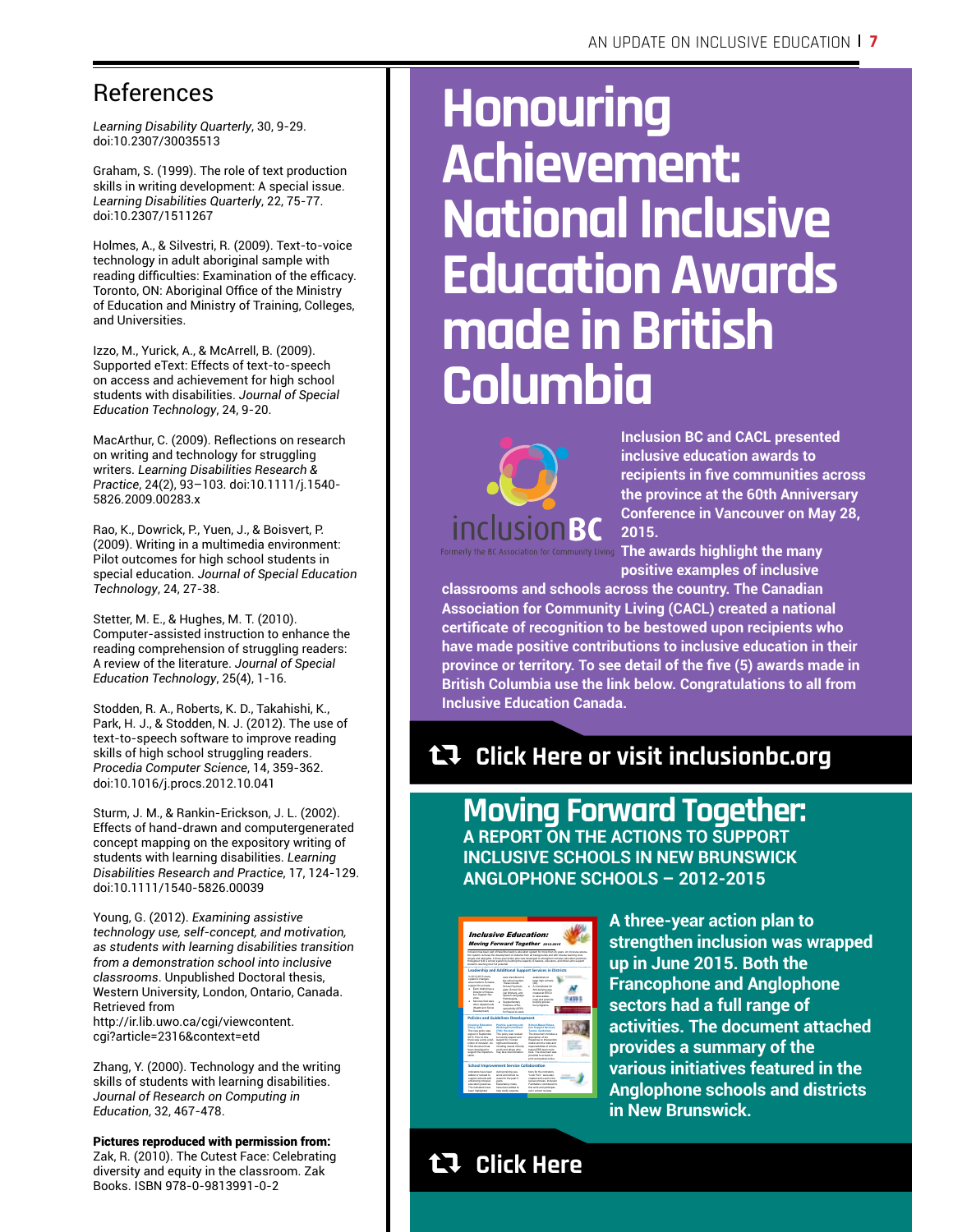## In Retrospect: **Looking Back at Special Education and the Struggle for Equality and Inclusion**



*Audrey Cole, a Distinguished Associate of CACL, with Executive Vice President Michael Bach in 2015.*

Audrey Cole has been an advocate and<br>a visionary in the Community Living<br>movement. As a mother and parent sh<br>worked diligently to get ber son lon into sobe a visionary in the Community Living movement. As a mother and parent she worked diligently to get her son Ian into school and to challenge the school system in her community to do what was needed for her son and others. In 1982 Audrey and her son's teacher, Bill Brown, wrote a brief to the local school authorities. Looking back on the brief over the 30 plus years that have passed, Audrey and Bill suggest that while circumstances have improved, some of the concerns they had then are the same as those expressed by parents today.

They write: *"…from concerns that are currently expressed by many families, we know that all is not yet as well as it could be in the education world, regular or special. This glance back into history might be helpful. Perhaps it is the very notion of "special education" that needs to be addressed. We could have listened more carefully to the late Burton Blatt, renowned US Educator, who, back in those days, was questioning whether special education was really special or even education. The concerns that continue to be raised by parents of children with intellectual disabilities, the frustrations that continue to play such damaging roles in the lives of their families, suggest that issue has yet to be resolved."*

**To read Audrey and Bill's Brief and Current Commentary use the link below.** 

## **t.7 LINK TO ARTICLE**

### Interview

## **Tina Estabrooks**



*Tina Estabrooks has an M. Ed from the University of New Brunswick, and undergraduate degrees in Business and Education. She lives with her two children, Samantha and Jake, in a small community outside of Saint John, New Brunswick. Tina is currently the Principal of Centennial Elementary, a provincially designated high priority school in the New Brunswick Anglophone South School District. In 2013 she was nominated by her staff and received the Vince Sutherland Educational Leadership Award. Tina began her teaching career at Kennebecasis Valley High School. In addition to classroom teaching and school leadership, her career includes tenures for her Board and for the New Brunswick Department of Education. Tina is passionate about building partnerships that secure equal opportunities for children residing in high priority neighbourhoods and she is dedicated to fostering inclusive learning environments. She is devoted to life-long learning and empowers her staff to pursue professional growth opportunities at all times. Tina's interests outside of education include athletic training and family.*

#### **IN YOUR TERM AS PRESIDENT OF CAP HOW WOULD YOU RANK INCLUSION AS A CHALLENGE FOR SCHOOL PRINCIPALS?**

Meeting the needs of children in an inclusive school environment is a nationally reported challenge. Principals involved in our pan-Canadian study inform us that teachers require more support and professional development and are frequently overwhelmed by the demographics of the classroom. Supporting EAL students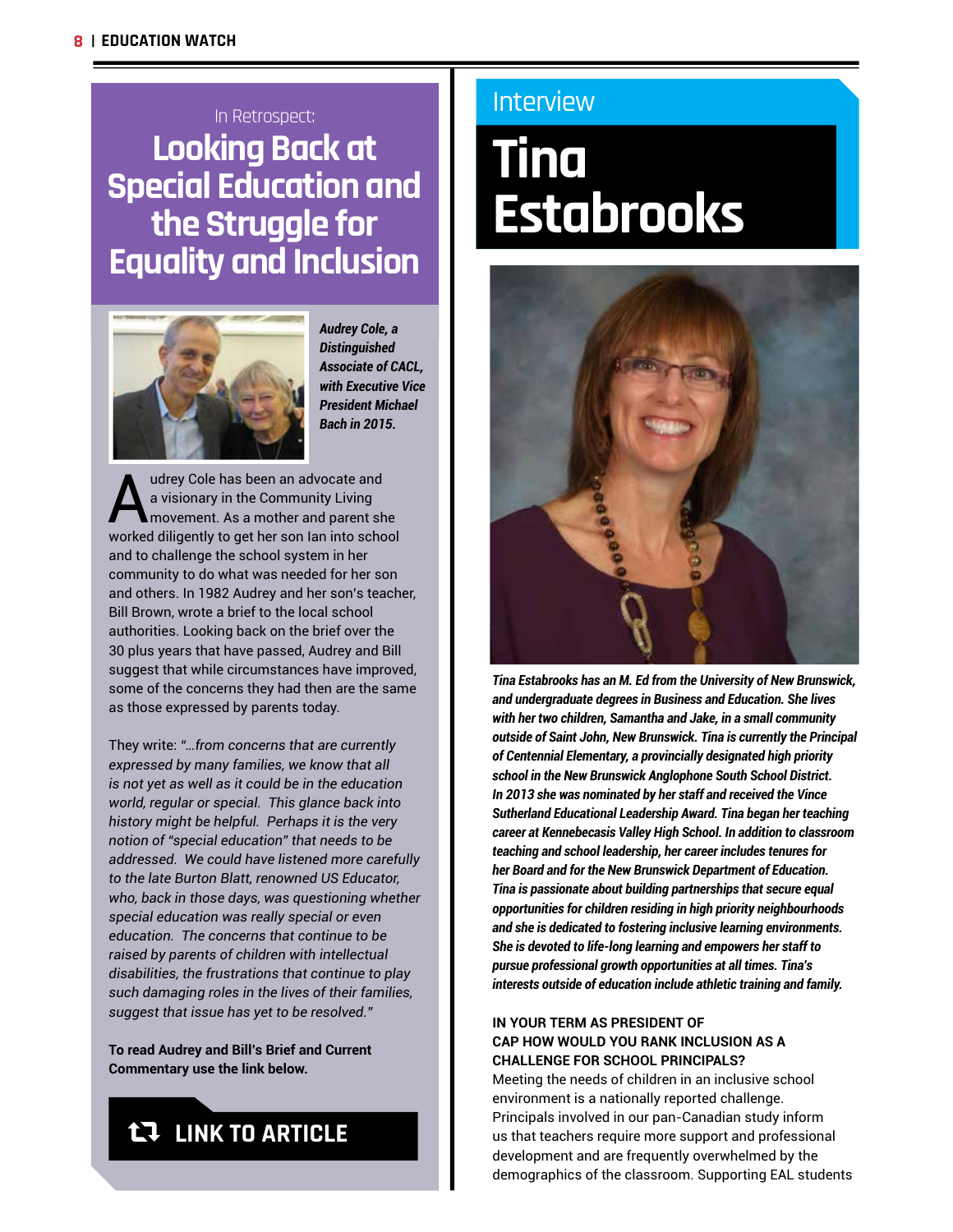and supporting students with diverse needs are signifcant factors and teachers are "stretched very thin".

#### **IS THERE A DIFFERENCE BETWEEN - URBAN, RURAL - LARGE PROVINCE, SMALL PROVINCE - OR SOME OTHER FACTOR?**

Variance in the composition of inclusive school environments is evident. The influence on workload associated with ESL is high in Alberta and Saskatchewan while, supporting the needs of Indigenous students, is a most evident in Ontario, Saskatchewan and the Northwest Territories. It is notable that, meeting the diverse needs of students (inclusion), is reportedly high in all provinces.

#### **WHAT DO PRINCIPALS SEE AS THE BIGGEST CHALLENGE TO HAVE SUCCESSFUL INCLUSION?**

The National study identifed 6 critical influences shaping the work of Canadian Principals. Inclusive education, termed Diversity of Students for the purpose of the research, is considered one of these influences. The study also presented six short- and long-term supports. All of these supports can be directly related to the goal of teaching for diversity and indicate the systemic gaps impeding leadership ability. The six supports participants call for are: Teacher professional development, political vision & commitment, more specialists in schools, community partnerships & wrap-around services, leadership & capacity building and increased funding (more staff).

#### **CAN YOU SHARE 2 OR 43 OF THE STRATEGIES YOU UNDERSTAND PRINCIPALS USE TO HANDLE DIVERSITY ISSUES IN THEIR SCHOOLS?**

In response to inclusion, a systemic shift in the way we approach our students is occurring. The implementation of Universally Designed Learning environments and the practice of data driven instructions better ensures that we approach students with options most suitable for their

learning style and teach in a manner that builds upon success and prior knowledge. Education is also becoming the facilitator of a networked approach that brings external agencies and supports to a child in need. Attention to school readiness is also having a positive effect especially for children negatively affected by economic disparity.

#### **TO WHAT EXTENT DO PRINCIPALS SEE INCLUSION AS ABOUT DISABILITY? OR DO THEY SEE IT TIED TO DIVERSITY IN GENERAL?**

In my opinion the historic perception of inclusion was certainly associated with disability. However, as education transitioned from teacher-driven instruction to studentdriven instruction the mindset of leaders and teachers shifted. Educators now recognize and respond to the diversity of all learners whether it is associated with their learning style, their learning ability or their physical ability. Today, classrooms are an eclectic group of children with individual goals and expectations.

#### **ARE YOU OPTIMISTIC ABOUT THE CAPACITY OF CANADIAN SCHOOL PRINCIPALS TO PROVIDE EFFECTIVE LEADERSHIP FOR INCLUSION? WHY OR WHY NOT?**

I am optimistic about the capacity of Canadian school principals to evoke leadership in the area of inclusion. Education forges new paths and processes that support social and academic growth. We will continue to build a system that improves our ability to compete on a global level and develops communities empathetic and accepting of everyone. I do, however; fear the current workload that afflicts out school leaders and the educators within. Ninety fve per cent of our principals surveyed report that the workload is unsustainable. In one province psychiatric disorders account for half of long-term disability leaves among principals. Such fndings indicate that the tremendous tasks of maintaining such a responsive and diverse system is great.

## **Diversity and Inclusion: The School Principal's Role**

**In her interview, Tina Estabrooks,**

**Past-President of the Canadian Association of Principals refers to the 2014 report on the challenges facing school principals in Canada. The Report can be found by using the link provided below.**



### **LT LINK TO PDF ARTICLE**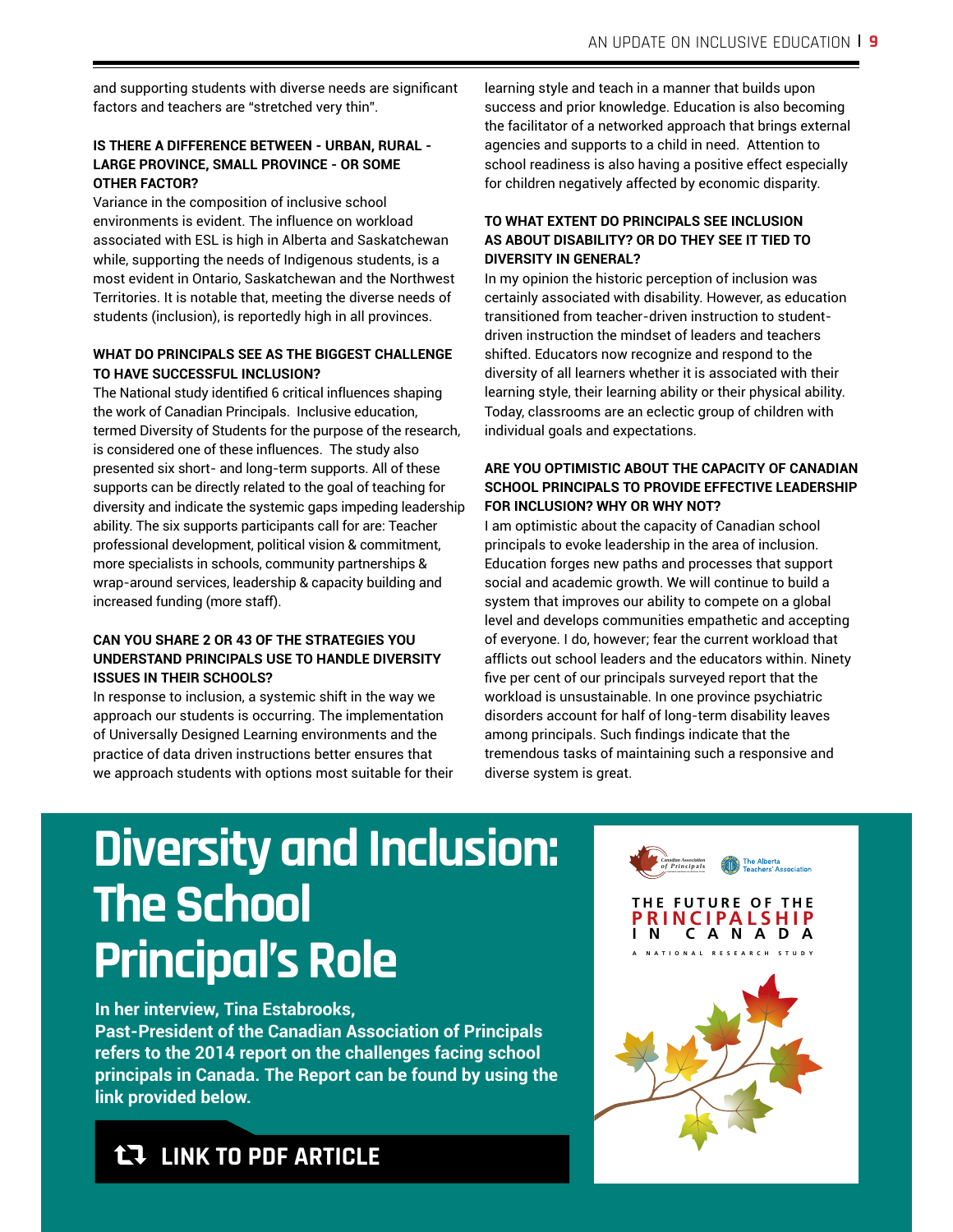### Making Inclusion Work:

## **A Northern Canadian Perspective**



**SONIA GREGORY IS THE PRINCIPAL OF THE CHIEF PAUL NIDITCHIE SCHOOL, TSIIGEHTCHIC, NWT. SHE HAS BEEN A TEACHER AND RESOURCE TEACHER IN SASKATCHEWAN AND THE NORTHWEST TERRITORIES. SHE SHARES SOME OF HER IDEAS ABOUT ACCOMMODATING DIVERSE STUDENT NEEDS IN A SMALL, NORTHERN COMMUNITY.**

#### **WHAT DOES BEING AN "INCLUSIVE SCHOOL" MEAN IN A NORTHERN COMMUNITY?**

In many ways being an inclusive school in a Northern community is much easier than in a Southern context as we have no other options. In our remote Northern communities we have no ability to have specialized schools or programs for students with diverse needs – we don't have the population base or the ancillary services. People are used to working together to support each other as part of survival; this naturally extends to the school setting. We welcome and include all children and work extremely hard to meet their needs.

Other students and parents are quite accepting of challenging students because they live in close proximity as part of being in a small community every day.

#### **ARE THERE UNIQUE OPPORTUNITIES OFFERED BY GEOGRAPHY AND BEING A RELATIVELY SMALL COMMUNITY?**

The same things that comprise our strengths are also our biggest challenges. We have all students in our classrooms, often with little support beyond educational staff. Our children with complex health, learning and mental/emotional needs don't get access to the same services they would in a larger center. Many of our communities are serviced by travelling medical staff; we lack permanent, onsite mental health professionals and we don't necessarily have educational staff with training and experience in working with students with complex needs. As a result, we don't have access to many of the supports that students need to reach their full potential. Services like speech and language therapy, occupational therapy, mental health services and reviews by specialists are sporadic. Professional services in the North are subject to high rates of staff turnover so we are often starting over with case workers and service providers, this leads to issues with trust with our families. It's exhausting for parents who have to repeatedly begin with new service providers. Then there is the issue of access once referrals happen, most services require expensive travel to regional centers or Southern communities like Edmonton. All of this means that staff at the school level is often left with the

challenge of trying to develop and deliver programming that they are neither trained nor equipped for. Schools are funded based on student population; some of our smallest schools have some of our most diverse student populations. These schools have multi-graded classrooms, some with more than four grades in one class. Even with low numbers, trying to effectively program for four or more multiple grades in one class with one teacher when you have students with high needs is a tall order even for the most masterful of educators.

#### **WHAT DOES IT TAKE TO PROVIDE LEADERSHIP FOR INCLUSION IN YOUR SCHOOL?**

I am a fulltime teacher, the instructional leader and the person responsible for supporting students with diverse needs. For me, providing leadership for inclusion has to be about modelling best practice and providing consultative support to teachers. Working with teachers and students in their class is nearly impossible as I have fulltime classroom responsibilities. What I can do is be available for support by gathering resources, consulting with teachers and parents, communicating with outside agencies and placing referrals. I can also provide guidance by demonstrating how to plan for and differentiate instruction in my own practice. While I would love to be able to work with teachers in their classes, that is just not a reality.

#### **YOU HAVE BEEN A "SUPPORT TEACHER" IN SEVERAL SCHOOLS. WHAT ARE THE THINGS THAT CAN BE DONE TO PROVIDE REAL SUPPORT TO CLASSROOM TEACHERS?**

In my experience, the best support I can give to a classroom teacher is through modelling and guided practice. There is an important role for assessment and working with interagency partners but those things don't have the same impact on the day to day reality of the classroom environment as getting in there and getting your hands dirty with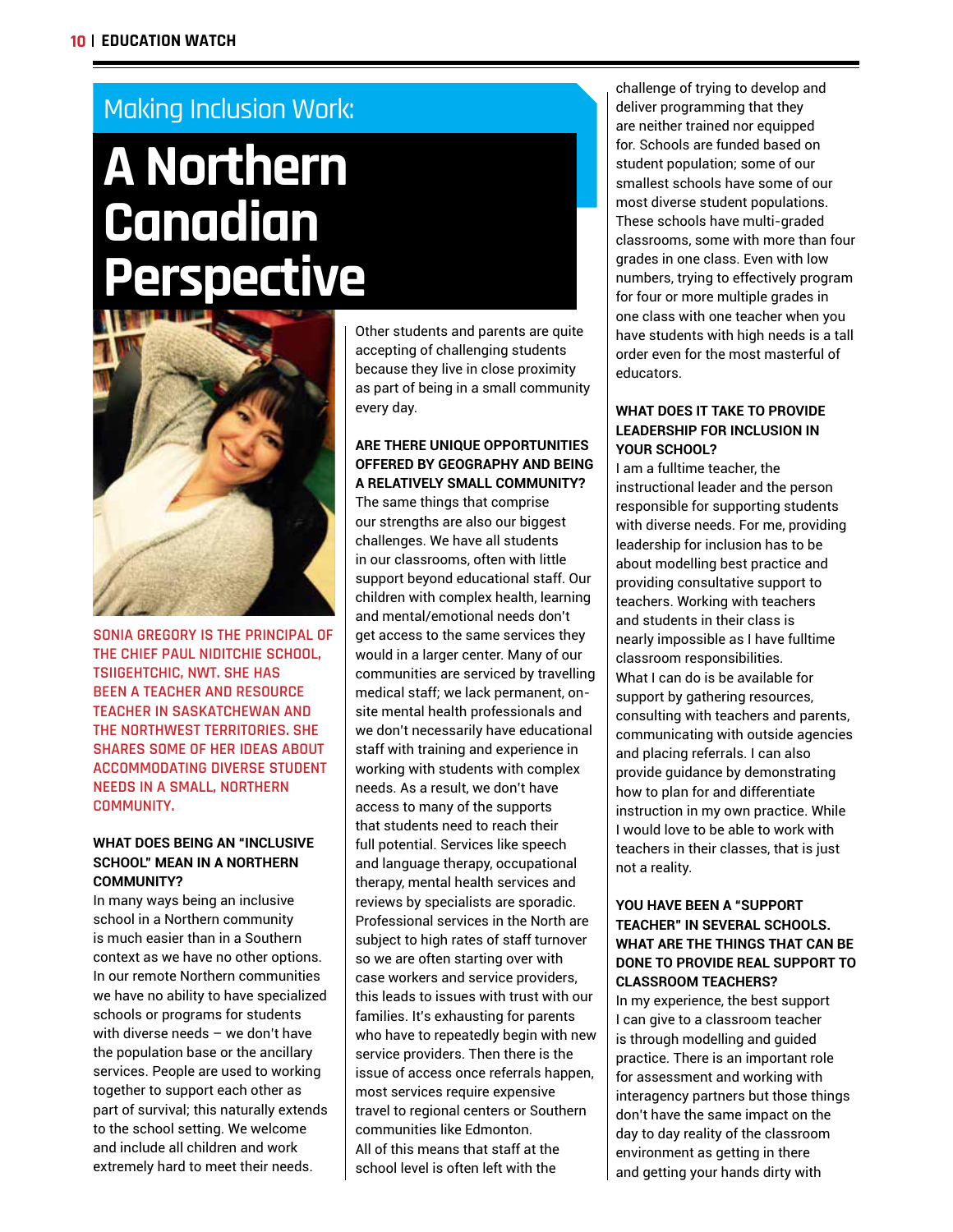a teacher. I've always appreciated my good fortune as a support teacher because I get to watch teachers working every day. I see many different styles and I get to see what works and what doesn't. I learn as much from teachers as they learn from me. It's those experiences that have helped me build my toolkit. Remaining current on research about best practice, instructional strategies and continuing your education in the area of complex needs is critical to the role of a support teacher. To really support classroom teachers, we need to have trained qualifed support teachers in every school whose only job is as teacher support. If they are multi-tasking as administrators or subject teachers their time will always be divided. The role of the support teacher needs to be sacred. We are skilled professionals; we need the time to do the job we were trained for.

#### **WHAT MAKES YOU OPTIMISTIC ABOUT THE FUTURE OF INCLUSIVE EDUCATION IN THE NORTH?**

One of the promising things happening in the North is that we have begun the process of open and honest dialogue about our realities. For a long time we just didn't have the data to show us exactly what the reality of our schools was. At the school level, we know our reality and we have always developed action plans based on the needs of our schools. Through the EC&E working groups we have been given a way to talk about the pieces that are beyond our control: the inequitable access to services, the budget issues created by the extremely high shipping costs to remote communities and the realities of population-based funding. This awareness of the unique challenges of our Northern reality is creating solution-focused dialogue. I've already seen changes in how some of our ancillary services are being delivered. The distances and remoteness of communities is always going to a reality in the North. We need to become creative about how we support students using the resources we already have in our Regions. Things like videoconferencing units are allowing our students increased service by speech and language therapists.

#### **WHAT KIND OF SUPPORT DO NORTHERN PRINCIPALS NEED TO HANDLE STUDENT DIVERSITY IN THEIR SCHOOLS?**

Northern principals need support from qualifed professionals. Some of our communities have high turnover rates and experience difficulty recruiting staff. For a variety of reasons we are experiencing high rates of students with mental health concerns. We need support to help these students and support their families. Telling the parents of a child who is suffering that they need to go away to a larger center to access intensive support is not okay. People need to be supported in their communities in ways that are culturally responsive.

## **Advocacy group calls for end to 'streaming' in Ontario high schools**



APPLIED OR ACADEMIC: High Impact Decisions for Ontario stude



**Kristin Rushowy Education Reporter, Toronto Star**

**Students who take applied courses are more likely to come from low-income homes and are less likely to graduate, says a new report from People for Education, which is calling on the provincial government to end the practice of streaming.**

**Annie Kidder, executive director of advocacy group People for Education, says it's time to bite the bullet and get rid of streaming in Grade 9.**

**CLICK BELOW FOR TORONTO STAR ARTICLES Article #1 - April Article #2 - October Article #3 - October**

### **LT LINK TO FULL REPORT**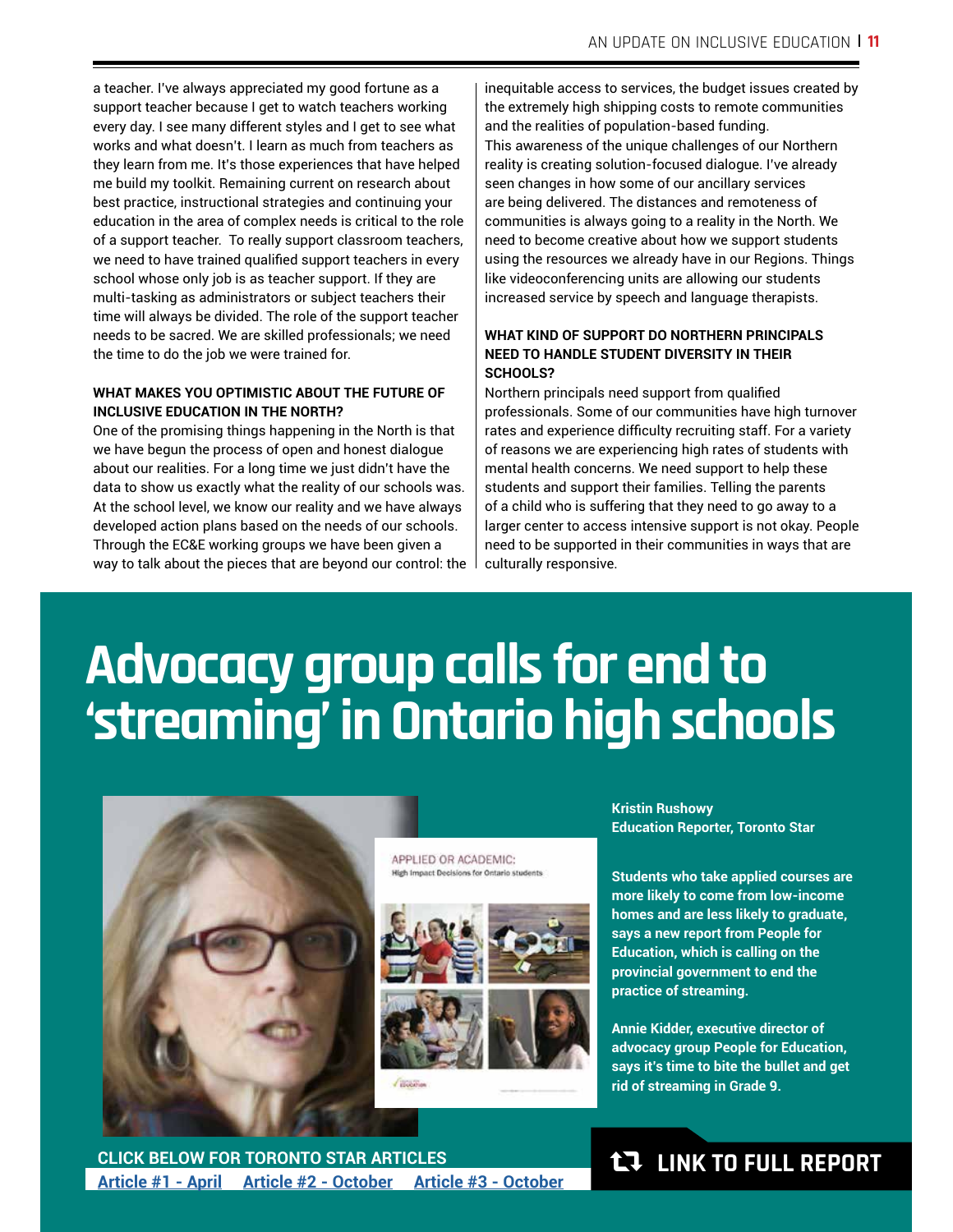### **Commentary**

## **No question, inclusive education matters!**

#### **KIM SOUTHERN-PAULSEN**



I<br>I<br>I<br>I nclusive education is probably one of the most misused, misunderstood terms in education. Feared by many staff and parents alike, until you see it in action or better yet experience it first-hand.

Inclusive schools are strong connected school communities. It's not about being normal, or being ready to come in. It is about figuring out how to welcome you now, as you are, how to accommodate your needs, keep you feeling safe and fostering a sense of belonging and meaningful participation.

We have chosen the path of inclusive education for our son. He has been educated in his neighbourhood schools and in regular classes for the majority of his student life. There were a few blips here and there and some adjustments along the way, once he was in the regular class fulltime, he became engaged in learning, his

participation and sense of belonging improved drastically. He was no longer a visitor in the classes he attended, he was a student and his classmates understood he was part of the class.

We know everyone can learn. We know kids like our son can learn from his classmates in the regular classes. Equally important his classmates can learn from him. They learn everyone can contribute, they learn everyone has value and they learn people communicate, move and act in a variety of ways but that does not interfere with their value, their human qualities nor does it or should it impact the potential for friendships.

Inclusive education has fostered a sense of belonging for our son. He is a confident young man with his eye on his future, he cannot wait to get out there and live life to the fullest. The added benefit, he has a whole

community who knows him, cares deeply about him and his future. He is accepted, he is loved and he is viewed as a responsible hard working young man.

I see inclusive education as paving a path for a better future, not just for my son but for everyone. It paves the path for kids, from an early age to be with others, to experience the broad spectrum of diversity and difference in the human condition. The reason this is important, is because the students of today will be the adults of tomorrow. They will be our doctors and nurses, teacher, lawyers and trades people, they will be the neighbours and citizens populating our communities. If they learn from a young age, humans come in many forms, many abilities, move in a variety of ways, communicate in a wide variety of ways, they will be prepared to welcome, befriend, be the supportive neighbour, become the proud parent of a newly diagnosed child and be a professional representing, treating or caring for people of a wide variety of abilities and conditions and they will do it well, they will do it respectfully. They will understand we all have strengths and abilities and we all have value. My son deserves a world where he will be accepted, welcomed for who he is, not avoided for who he isn't and be recognized as a valued human being. Inclusive education is the cornerstone for all of this and more. Children need to be with, educated with and play with children of all abilities. It is the right thing to do!

#### NO QUESTION, INCLUSIVE EDUCATION MATTERS!

Extend-A-Family is a Toronto wide community organization that seeks to ensure that children and youth with developmental disabilities develop meaningful relationships and participate fully in the community.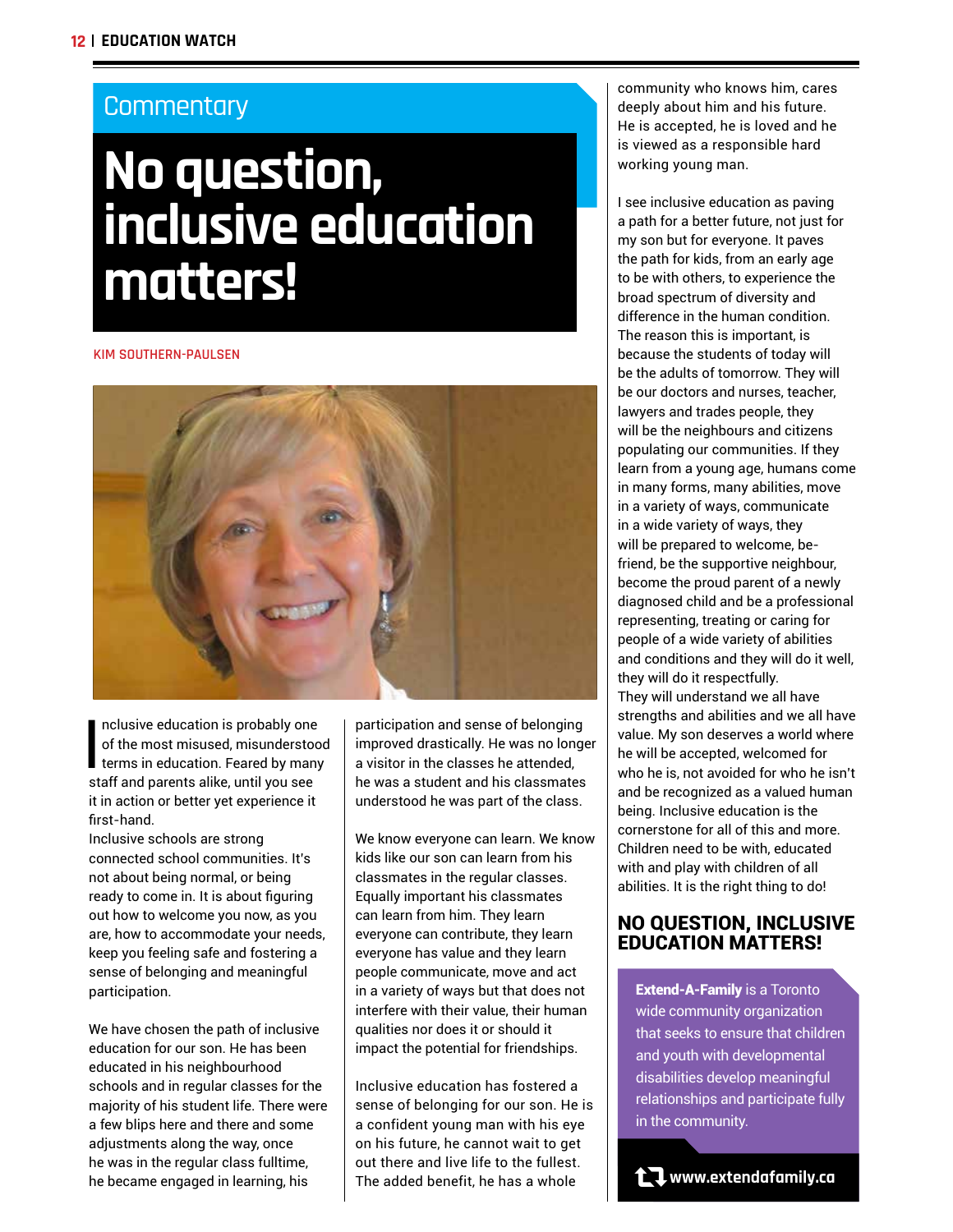

Attending the Lodhi Lecture were Kimberly Korotkov (L) and Sophie Pitre-Boudreau (R) of the Ministry of Education, seen here with Dr. Porter.



## **Dr. Gordon Porter - "Experiencing Human Rights: How Inclusion in the Schools Educates a New Generation to a Human Rights Perspective"**

Dr. Gordon L. Porter, Director of Inclusive Education Canada and former Chair of the New Brunswick Human Rights Commission delivered the 2015 "Lodhi Lecture in Human Rights" at St. Thomas University in Fredericton. Porter was introduced by University President Dawn Russell, who emphasized the critical role leadership in critical areas of human rights can occur at both the theoretical and practical level. Susan Butterfeld, chair of the Atlantic Centre on Human Rights at the university, thanked Dr. Porter and noted the leadership he has provided in Canada and internationally in achieving inclusive education.



## **Comments on the book by the "Experts"**

Michael Fullan, Professor Emeritus, OISE, University of Toronto – wrote the Preface for the book and observed that – *This is a book on inclusive education that leaves you with hope and ideas for action. It takes a very diffcult and highly charged topic and demonstrates that it is possible to see both the trees and the forest.*

Professor Luanna H. Meyer, PhD, Director, Jessie Hetherington Centre for Educational Research, Victoria University, New Zealand wrote this about the book: *Practitioners, scholars, and teacher education students alike can celebrate reading Exploring Inclusive Educational Practices through Professional Inquiry. This rich array of case scenarios both illuminates and elaborates the meaning of inclusion in today's schools and tomorrow's visions.* 

## h **CLICK TO READ MORE**

**Edited by Gordon L. Porter Inclusive Education Canada The Education Training Group**

**Déirdre Smith Ontario College of Teachers, Canada**

**With Contributors**

**Vianne Timmons University of Regina**

**Brian Kelly New Brunswick Department of Education**

**Diane Richler Inclusion International**

**Published by: Sense Publishers,**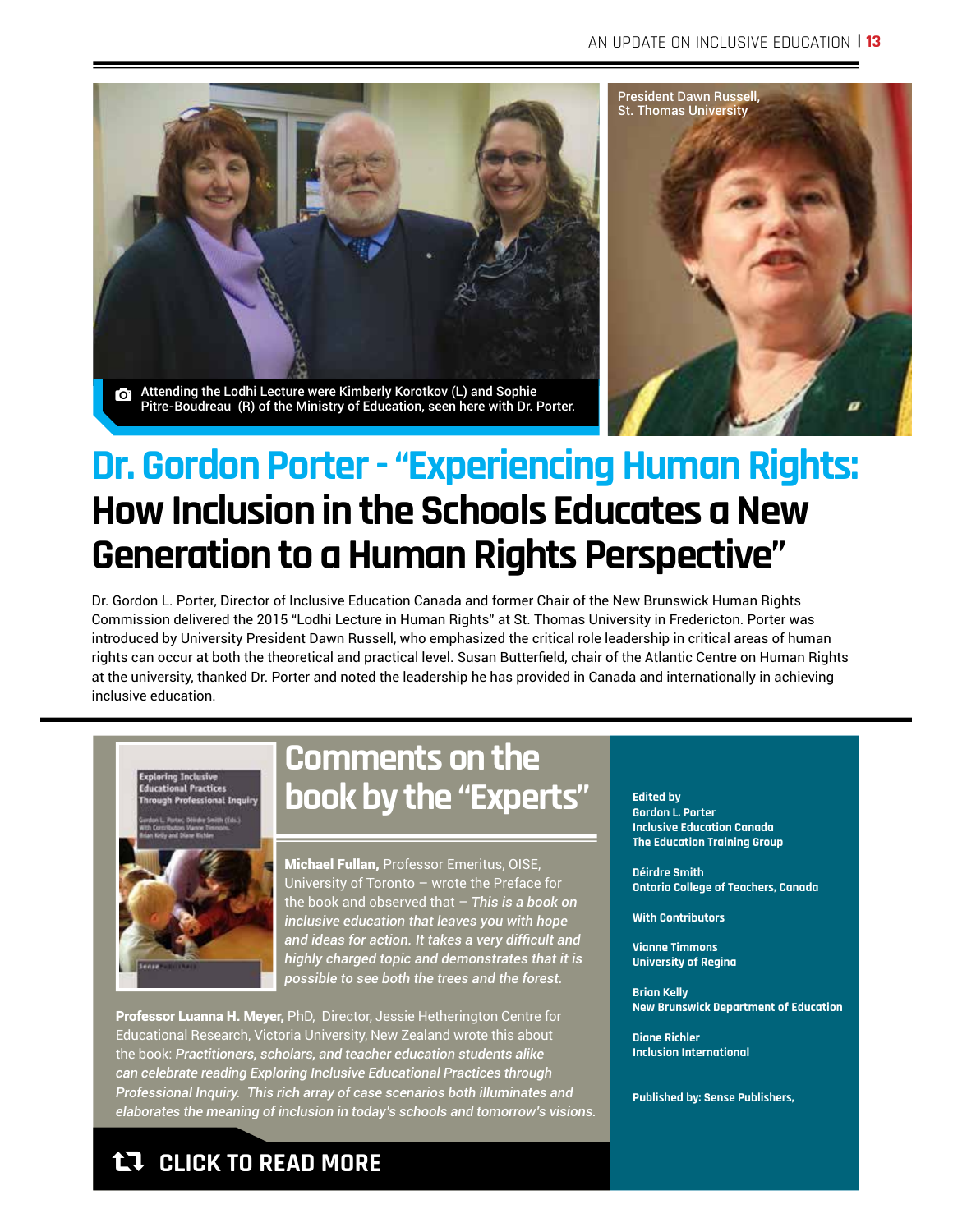## **Formation en pédagogie inclusive**

The Department of Education in New Brunswick – Francophone sector – has published an on-line training program for teachers preparing to be Education Support Teachers (the NB term for support/resource teachers).

The program is one element of the action plan for the report - Consolider l'inclusion pour consolider nos écoles - Strengthening Inclusion, Strengthening Schools - Porter & AuCoin (2012).

The modules were developed by a team led by Sophie Pitre-Boudreau, Agente pédagogique provinciale (formation à l'inclusion scolaire), with technical support from a team at The Université de Moncton including Angèla AuCoin. For information contact the Services d'appui à l'éducation, Éducation et Développement de la petite enfance - TANYA ROY, Directrice.



**Angèla AuCoin and Tanya Roy**



The program is set up in modules and is available on the Department's website.

The Link is: **http://inclusion.nbed.nb.ca** 

### The message from the team:

#### Bonjour à tous,

C'est avec plaisir que je vous partage les affches de la formation en pédagogie inclusive pour les enseignants-ressource novices. La formation est disponible au public depuis le 30 mars dernier. Vous trouverez ci-joints, deux formats d'affches afn d'en faire la promotion et de partager dans vos réseaux:

1) PedagogieInclusive.pdf est un document du format PDF qui se distribue bien en format électronique dû à sa petite taille.

2) PedagogieInclusive\_Impression.pfd est aussi un format PDF, mais de meilleure qualité si vous choisissez d'en imprimer des copies.



**Sophie Pitre-Boudreau**

 $\textbf{Western}$   $\ddot{\bullet}$  Canadian Research Centre

**Check out their website: www.inclusiveeducationresearch.ca**

**Canada's source for** 

**information on** 

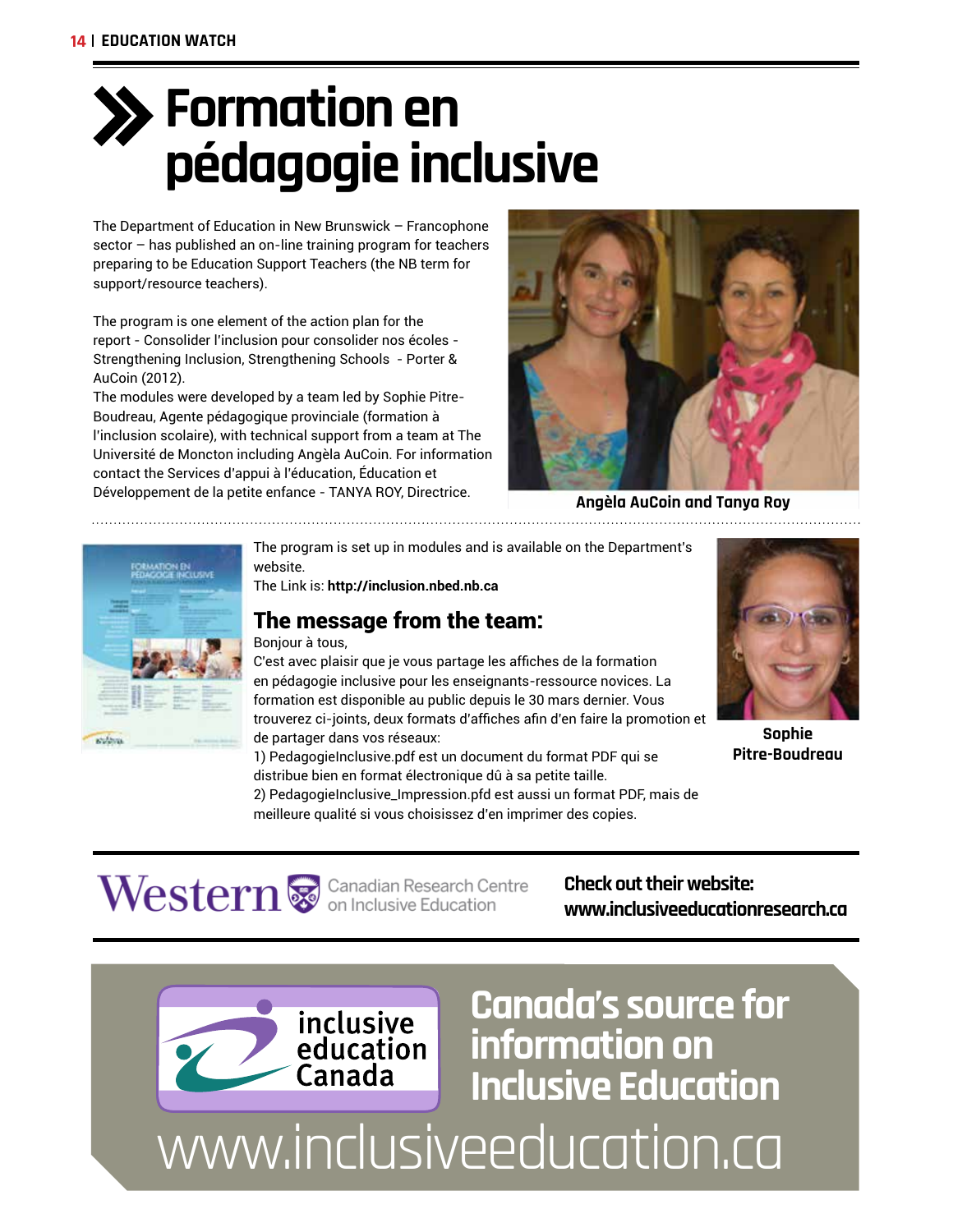## Associate Information

## **Isabel Killoran**

#### **ASSOCIATE PROFESSOR FACULTY OF EDUCATION, YORK UNIVERSITY**



Isabel is currently an Associate Professor at York University, Faculty of Education. She is also cross-appointed to the Graduate Program in Critical Disability Studies. Isabel began her career as a primary/junior teacher with a special education specialist. Many of those years were spent working with students who had been identifed as having a behaviour exceptionality. The difficulty Isabel had securing the identifed students' right to an inclusive experience inspired her to

further her education and begin the process of changing educators' (mis)perceptions about inclusion and disability.

#### Interests:

Teacher attitudes; teacher preparation; disproportionate representation; intersectionality; mental health; differentiation.

#### Publications:

- Killoran, I., Woronko, D. & Zaretsky, H. (2013). Preparing teachers for inclusive environments. International Journal of Special Education DOI: 10.1080/13603116.2013.784367.
- Killoran, I., Zaretsky, H., Jordan, A., Smith, D, Allard, C., & Moloney, J. (2013) Supporting teachers to work with children with exceptionalities. Canadian Journal of Education, 36 (1), 240-270.
- Underwood, K, & Killoran, I. (2012). Parent and Family Perception of Engagement: Lessons from Early Years Programs and Supports. Canadian Journal of Education, 35(4), 376 -414.
- Boucher N., Fiset D., Pinto P. Dinca-Panaitescu M. Carpenter S., Killoran I., Estey S., Rioux M. (2012). Droits humains et personnes ayant des incapacités. Pour une analyse comparative des services de soutien en contexte ontarien et québécois, Journal of Human Development, Disability and Social Change/ Revue développement humain, changement social et handicap 19(2), 23-42.
- Parekh, G., & Killoran, I, & Crawford, C. (2011). The Toronto Connection: Poverty, Perceived Ability, and Access to Education Equity. Canadian Journal of Education, 34(3), 249-279.
- Link to papers: https://yorku.academia.edu/ IsabelKilloran.

#### Consultation:

Universal design for learning (UDL); Differentiation; Navigating the special education system (parents and families); MAPS; Inclusive practices.

Contact: ikilloran@edu.yorku.ca Office: 416-803-6603

## Associate Information

## **Tiffany L. Gallagher**

#### **DEPARTMENT OF TEACHER EDUCATION BROCK UNIVERSITY**



Tiffany L. Gallagher, Ph.D., is an Associate Professor in the Department of Teacher Education. She teaches and has co-authored texts in educational psychology and language and literacy instructional methods. Tiffany was an administrator and diagnostician in supplemental education for over a decade. Her current research interests include literacy assessment and strategy

instruction, inclusion through the use of technology, the role of the special education teacher, teachers with learning disabilities and post-secondary education for persons with disabilities.

Interests: Learning Disability; Intellectual/Developmental Disability.

#### Publications:

- Gallagher, T. L., & Bennett, S. (in press). A Canadian Perspective on the Inclusion of Students with Intellectual Disabilities in High Schools. In R. Craven, A. Morin, P. Parker & D. Tracey (Eds.) International Advances in Education: Global Initiatives for Equity and Social Justice. Inclusive Education for Students with Intellectual Disabilities (Vol. 9). Charlotte, NC: Information Age Publishing.
- Gallagher, T. L., & Grierson, A. (2014). Supporting teachers who engage in district-wide, school-based programs: the experience of principals. Ontario Education Research Exchange. http://oere.oise.utoronto.ca/document/supportingteachers-who-engage-in-district-wide-school-basedprograms-the-experiences-of-principals/
- Gallagher, T. & Bennett, S. (2013). School supported workplace transition for students with ID: Why inclusive principles/ principals matter! International Journal for Leadership in Learning. 1(1), 1-25. http://ijll.journalhosting.ucalgary.ca/ index.php/ijll/article/view/213/pdf
- Bennett, S. & Gallagher, T. L. (2013). High school students with intellectual disabilities in the school and workplace: Multiple perspectives on inclusion. Canadian Journal of Education. 36(4), 96-124.
- Bennett, S. & Gallagher, T. L. (2012). Inclusion, education and transition to employment: A work in progress. (pp. 81-102). In D. Griffths, F. Owen, & S. Watson (Eds.) The human rights and agenda for persons with intellectual disabilities. Kingston, NY: NADD Press. ISBN 978-1-57256-145-8.

#### Consultation:

Differentiated Literacy Assessment; Using Technology to Differentiate

Contact: Tiffany.Gallagher@brocku.ca Office: 905.688.5550 x5114